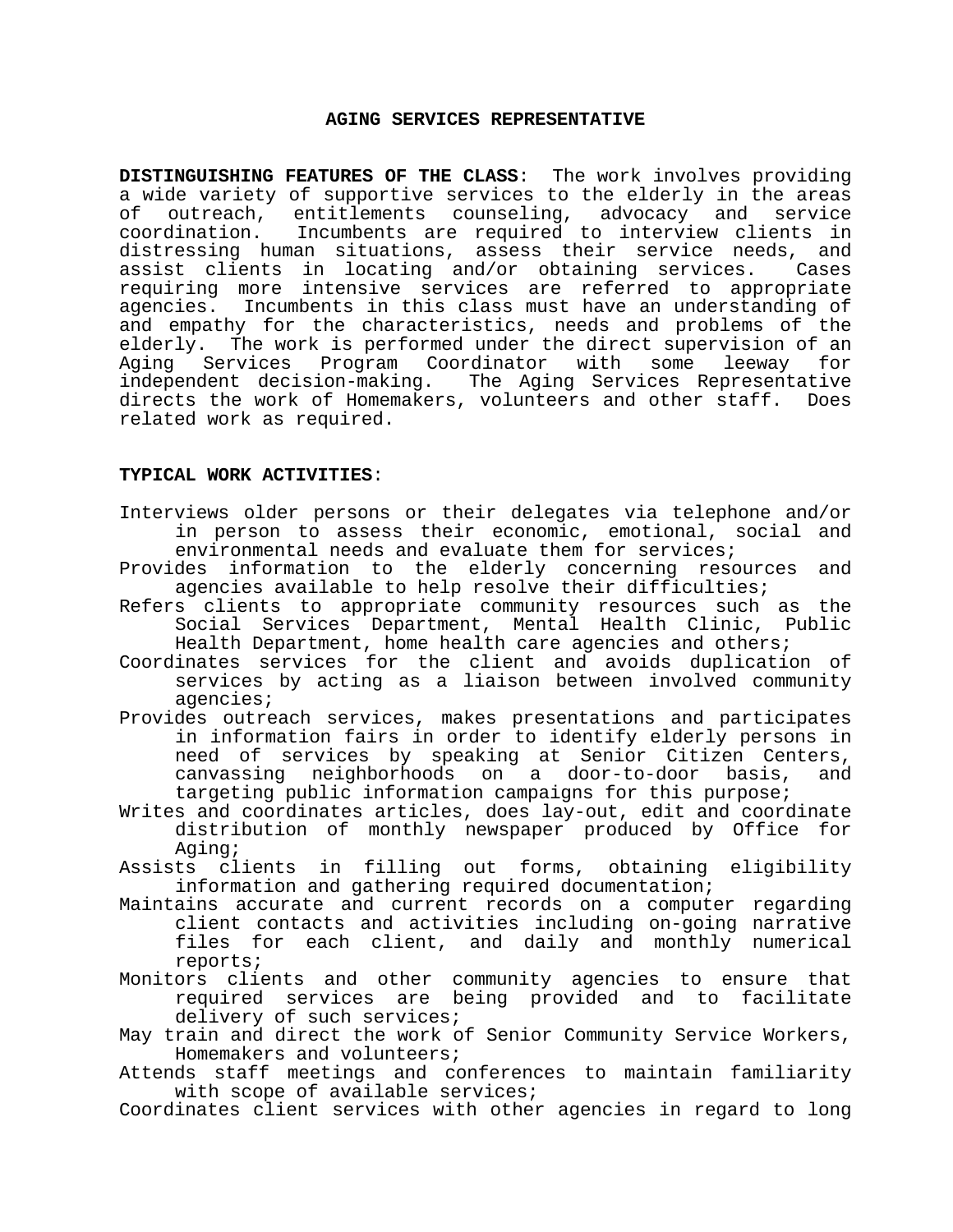#### **AGING SERVICES REPRESENTATIVE--contd. 2**

term planning of client needs.

## **FULL PERFORMANCE KNOWLEDGE, SKILLS, ABILITIES AND PERSONAL CHARACTERISTICS**:

Good knowledge of the characteristics needs and interests of the elderly; Good knowledge of community agencies, facilities and services which can be utilized to aid the elderly and eligibility requirements for such services; Good knowledge of interviewing techniques and methods; Working knowledge of demographic make-up of the area served by the Office for Aging as it relates to the elderly; Ability to operate a computer to enter and retrieve data; Ability to communicate effectively both orally and in writing; Ability to relate to and motivate older people; Ability to prepare and maintain client records and reports; Ability to maintain successful relationships with people; Ability to cope with individuals in distressing human situations; Sensitivity to individual and cultural differences; Initiative; Courtesy; Good Judgement; Tolerance; Patience; Tact; Physical condition commensurate with the demands of the position.

# **MINIMUM QUALIFICATIONS**:

- A) Completion of 60 semester credit hours from a regionally accredited or New York State registered college or university with a minimum of 12 credits in social work, psychology, sociology, gerontology or a closely-related field; OR
- B) Graduation from high school or possession of an equivalency diploma and two (2) years of experience in community organization\*, or Human Services\*; OR
- C) An equivalent combination of training and experience as defined by the limits of A) and B) above.

#### EQUIVALENCY STATEMENT:

Six months experience in community organization\*, or Human Services\* may be substituted for the 12 credits in social work, psychology, sociology, gerontology or closely related field, based on the following equation:

Two college credits in the indicated fields of study equal one month work experience as indicated above.